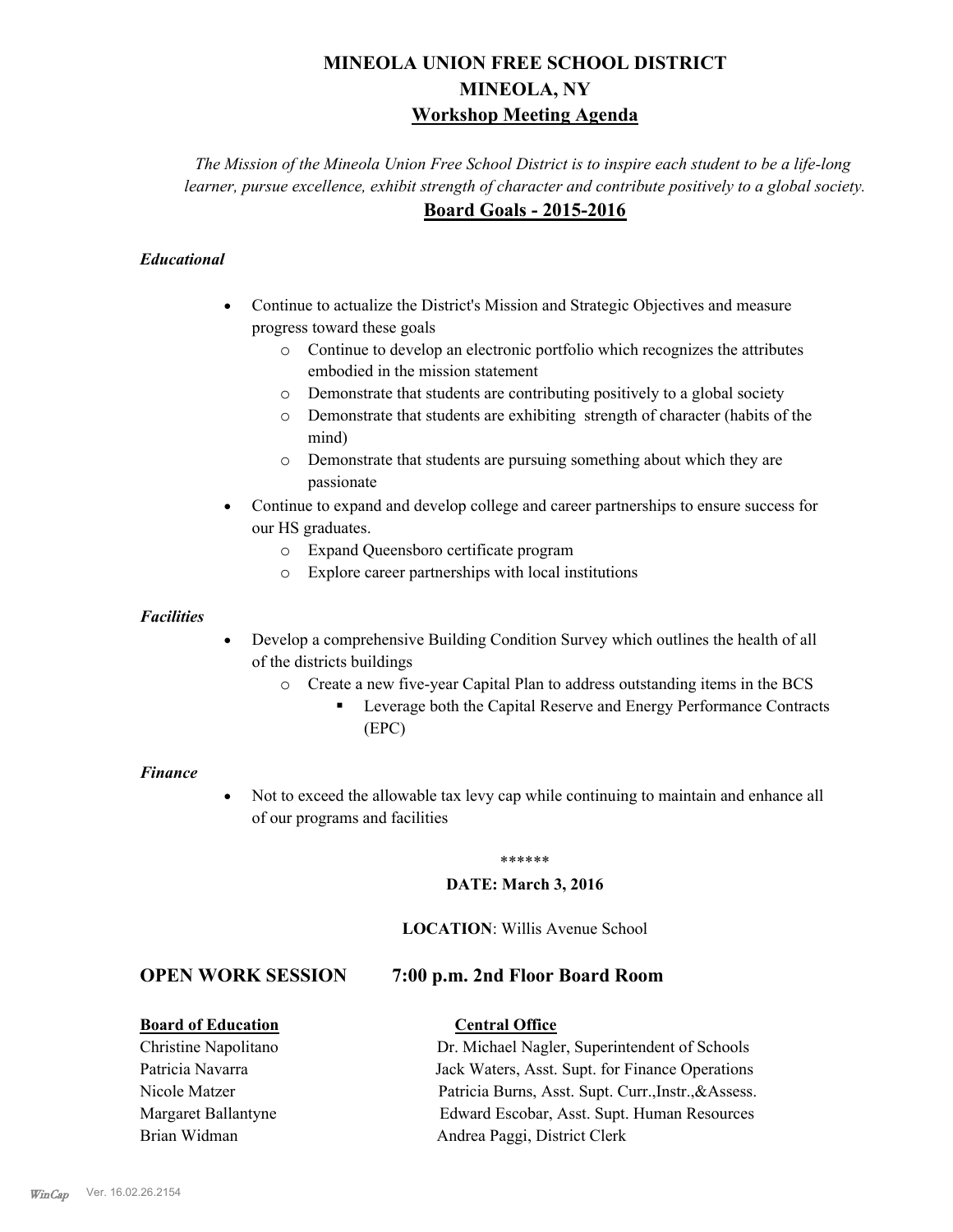**A. Call to Order B. Pledge of Allegiance C. Reading of Mission D. Moment of Silent Meditation**

**E. Dais & Visitor Introductions**

**F. High School Student Organization Report**

## **G. BOE Reports**

**a. Comments from Board Trustees**

**b. Comments from Board President**

**c. Comments from Superintendent**

**H. Old Business**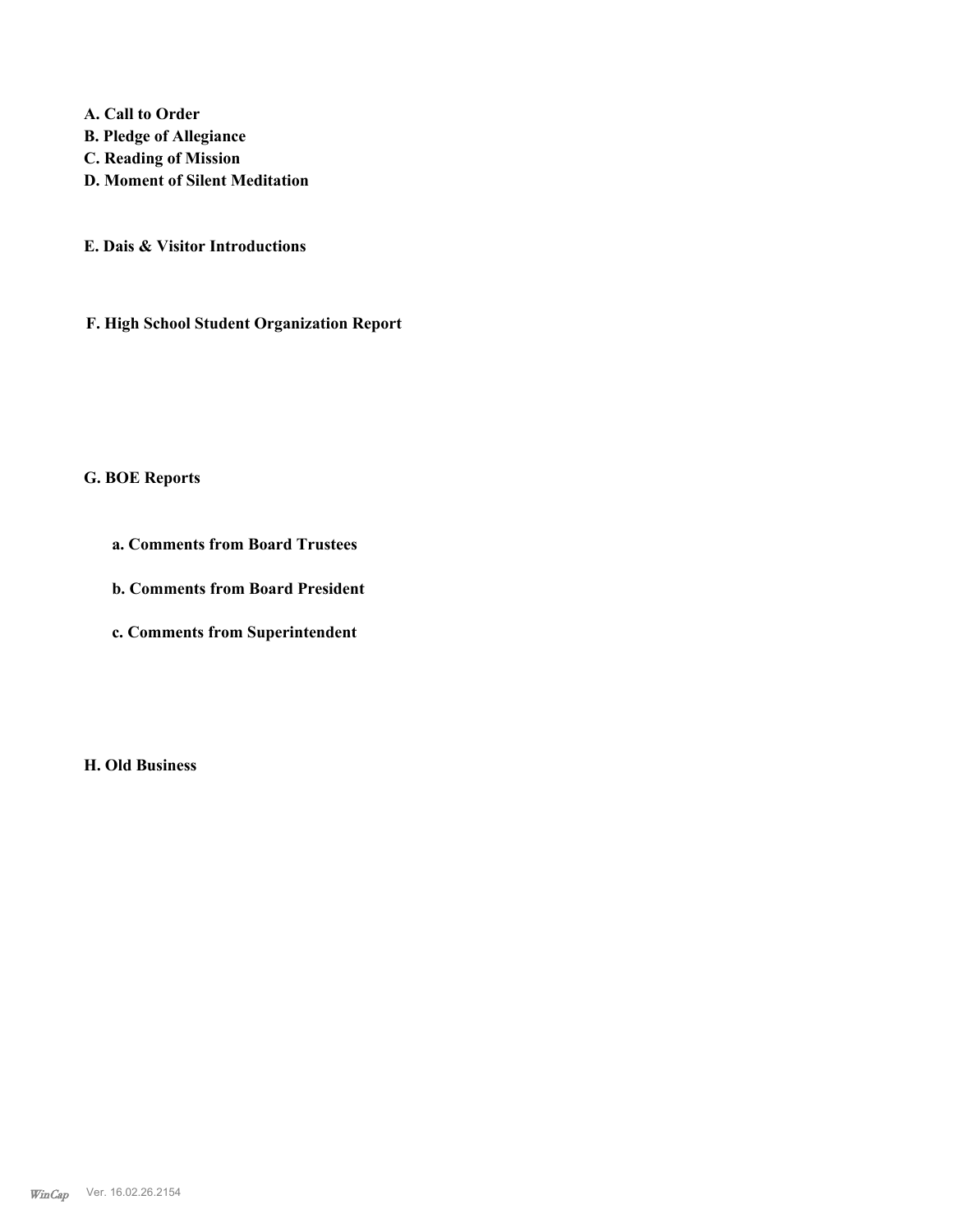### **I. New Business**

### **Policy- First Reading of Regulation # 8450 R- Homebound Instruction**

**RESOLUTION # 58 - BE IT RESOLVED** that the Board of Education of the Mineola UFSD waives the first formal reading of Regulation # 8450 (Homebound Instruction) due to its availability on the information table.

| <b>Motion:</b><br>Second: |     |  |
|---------------------------|-----|--|
| Yes:                      | No: |  |
|                           |     |  |
|                           |     |  |
|                           |     |  |
|                           |     |  |
|                           |     |  |
|                           |     |  |

# **Removal of Board Policy**

**Passed: \_\_\_\_\_\_\_\_\_\_\_\_\_**

**RESOLUTION # 59 - BE IT RESOLVED** that the Board of Education of the Mineola UFSD approves the removal of Policy #7552 Bullying and Harassment from the District Policy Manual and replaces it with Policy #7552 Student Gender Identity adopted on October 15, 2015.

| <b>Motion:</b><br>Second: |     |
|---------------------------|-----|
| Yes:                      | No: |
|                           |     |
|                           |     |
|                           |     |
|                           |     |
| Passed:                   |     |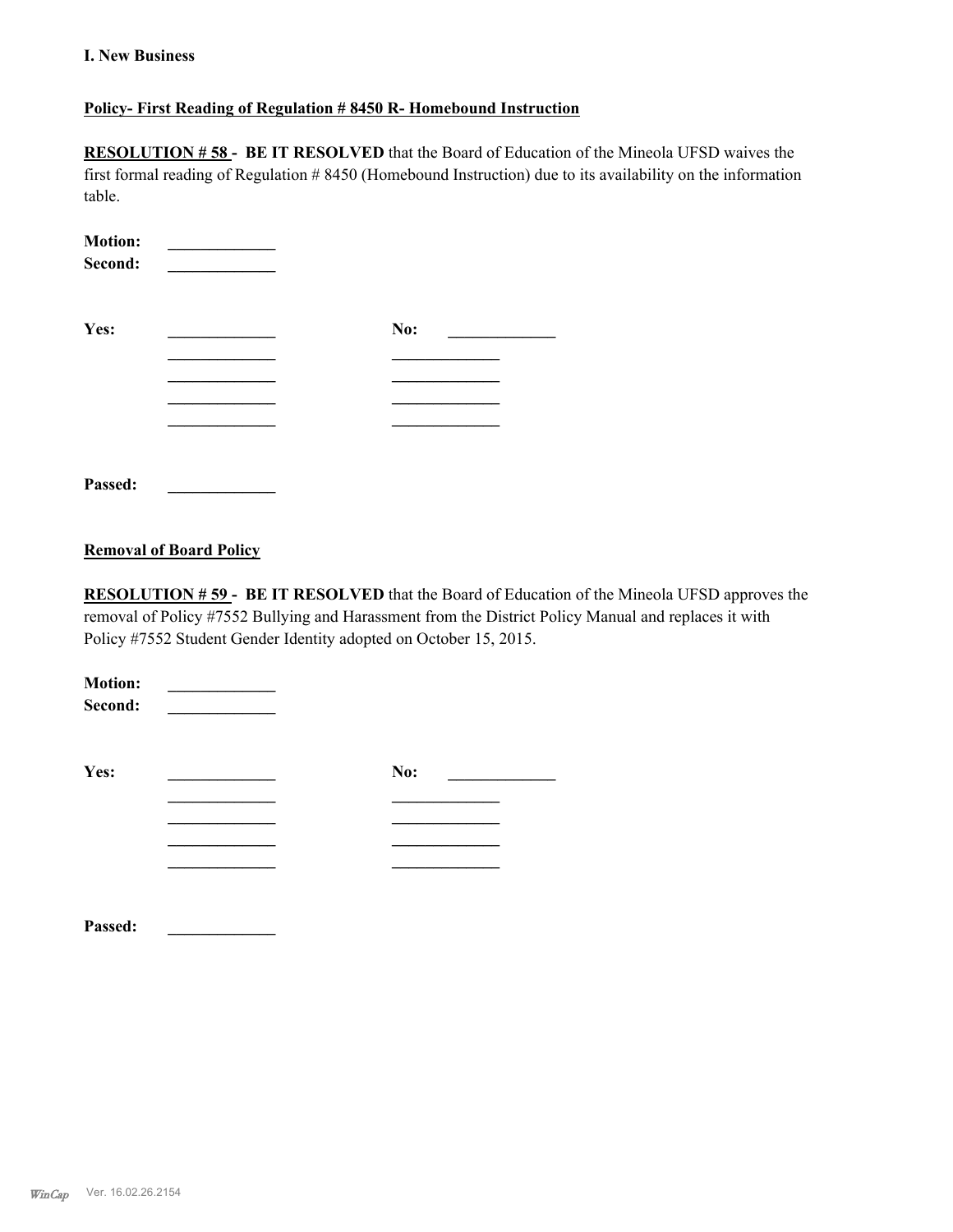### **J. Consensus Agenda**

**RESOLUTION # 60 - BE IT RESOLVED** that the Board of Education approves the consensus agenda items J.1.a. through J.6.a., as presented.

| <b>Motion:</b><br>Second: |     |  |
|---------------------------|-----|--|
| Yes:                      | No: |  |
|                           |     |  |
|                           |     |  |
|                           |     |  |
|                           |     |  |
| Passed:                   |     |  |

### 1. **Accepting of Minutes**

That the Board of Education accepts the minutes of the February 11, 2016 Business Meeting as presented. a.

### 2. **Instruction**

- a. Appointments Instruction
- That the Board of Education approves the appointment of Daniela Cavalieri, to the position of Speech and Language Disabilities Teacher, effective February 22, 2016. Salary: MA, Step 1, \$68,282. Probationary Period: February 22, 2016 to February 21, 2020. 1.

### b. Retirement(s) Instruction

That the Board of Education accepts, with regret, the resignation of Georgiann Carlson, Physical Education teacher, for the purpose of retirement, effective June 30, 2016. 1.

### Appointment(s) Coaches c.

That the Board of Education approves the appointment of the following coaches for the current school year:

| <b>POSITION</b>          | <b>EMPLOYEE NAME</b>        | <b>STEP</b> | <b>STIPEND</b> |
|--------------------------|-----------------------------|-------------|----------------|
| Girls 7th grade Softball | Dominick Tolipano           | 3           | \$5,075.00     |
|                          | (replacing Peter Linderman) |             |                |
|                          | previously approved         |             |                |
|                          | 2/11/2016                   |             |                |

### 3. **Instruction: Student Actions**

That the Board of Education approves the following out of state trip for the Mineola High School Chorus: a.

-Monday, March 14, 2016- Hartt School of Music, Hartford, Connecticut. Students will be departing at 6:00 am and returning at 3:00 pm.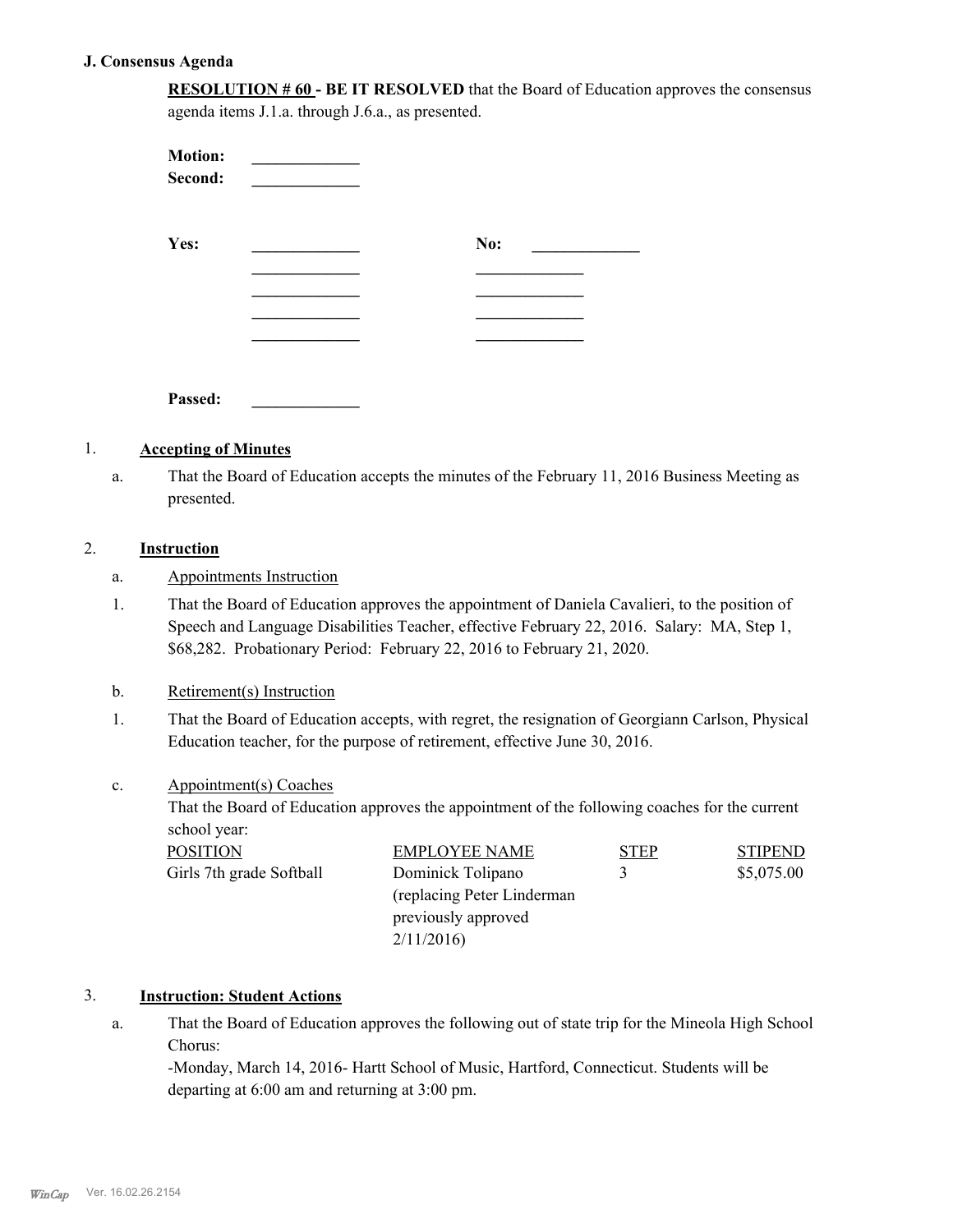### 4. **Instruction: Other**

a. That the Board of Education approves the following anticipated vacancies for the 2016 Special Education Extended School Year Program:

Dates: 7/4/16 to 8/12/16 (School Closed 7/4/2016) Full Day =  $8:00$  am to  $2:00$  pm (6 hours) Half Day =  $8:00$  am to  $11:30$  am  $(3.5$  hours)

- · 2 Special Education teachers (6 hours)
	- o Elementary
	- o With ABA experience
- · 3 Special Education teacher (6 hours)
	- o Middle School & High School
	- o With ABA experience
- · 1 Regular Education teacher (Home & Careers) (6 hours)
- · 5 Special Education teachers (3 hours)
	- o With LLI, Fundations, EdMark, and/or SOAR experience
- · 1 Nurse (6 hours) **EXCEPT** 7/11 to 7/15 and 7/18 to 7/22 ( 7 hours)
- · 1 School Psychologist (6 hours)
- · 1 Part-Time Special Education teachers (3.5 hours)
	- o Wilson Trained
- · 3 Speech and Language teachers (5.5 hours)
- · 2 Occupational Therapists (5.5 hours)

### 5. **Civil Service**

- a. Appointments
- That the Board of Education approve the appointment of Stacey Caracciolo, to the position of part time Greeter at Meadow Drive School to replace Maryanne Marino, effective February 29, 2016. Salary is \$10.15 per hour on Step 1. 1.
- b. Leave(s) of Absence
- That the Board of Education approve a Leave of Absence to John Hassell, Cleaner, effective February 29, 2016. Approximate leave will be for one month. 1.
- c. Leave(s) of Absence
- That the Board of Education approve a paid Medical Leave of Absence to Terence Doyle, Maintainer, effective February 1, 2016. Approximate leave will be two months according to his physician. 1.
- That the Board of Education approve a paid Medical Leave of Absence to Felix Cappuccio, 12 month Bus Driver, for a medical procedure, effective February 16, 2016. Leave is expected to be approximately three months. 2.
- d. Reappointments
- That the Board of Education amend the date of Olga Santoli to the position of Bus Attendant from February 1, 2016 to February 22, 2016. Salary of \$23,278 on Step 2 remains the same. 1.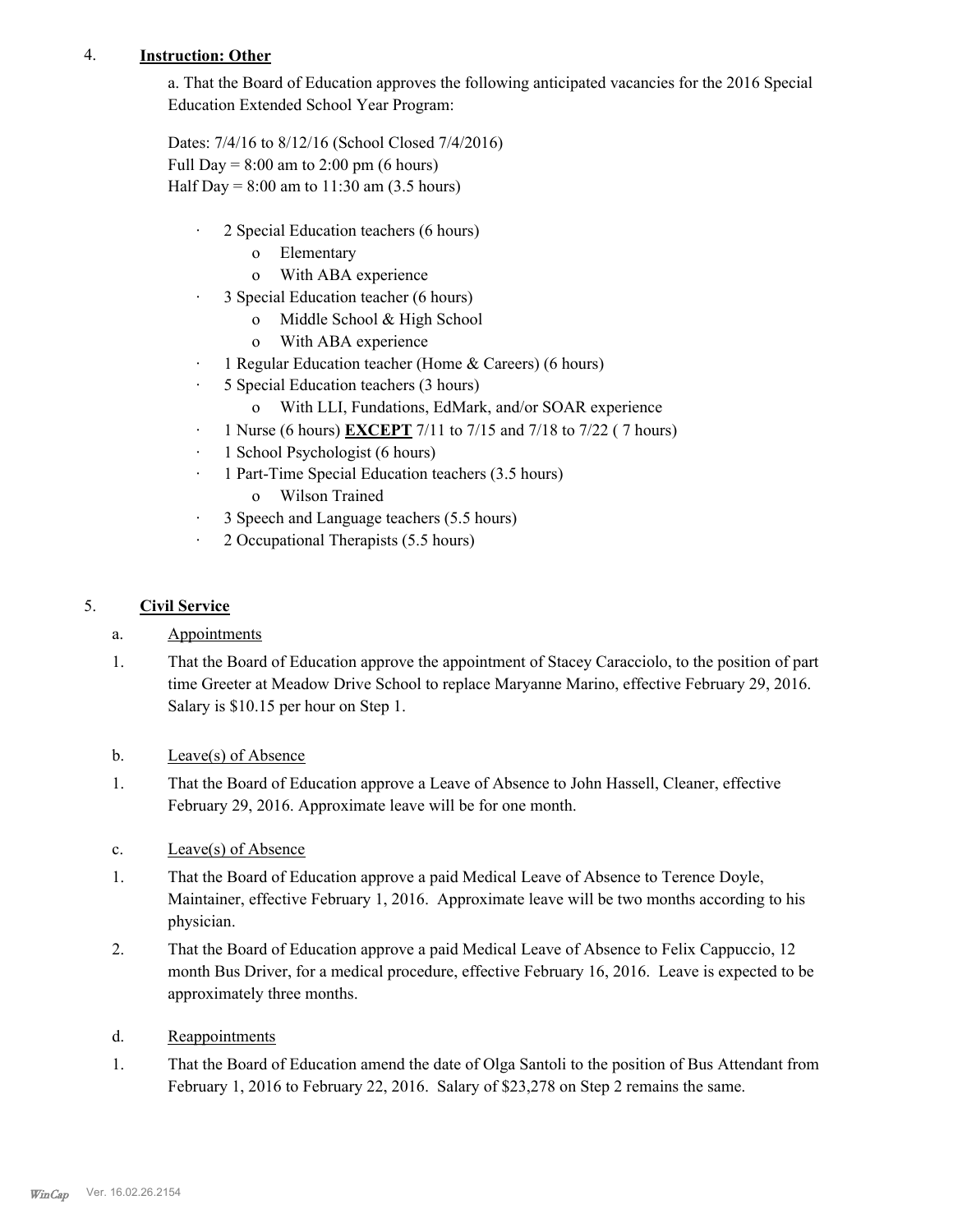That the Board of Education amend the appointment of Renee Aufiero, to the position of 11 month Typist Clerk in Buildings & Grounds, from March 1, 2016 to March 9, 2016. Salary remains the same at \$39,323 on Step 2. 2.

### e. Salary Adjustment

- That the Board of Education approve the salary adjustment of Joaquim Farinhas, from \$43,364 on Step 8 to \$44,333 on Step 9, effective January 4, 2016. 1.
- f. Leave Replacement
- That the Board of Education approve the appointment of John Hassell as a Maintenance Leave Replacement for Terrance Doyle, effective March 1, 2016 through March 31, 2016. Salary will be pro-rated at \$48,918 on Step 1. 1.
- g. Civil Service: Other
- That the Board of Education approves the following positions for the Special Education Summer Program beginning July 5, 2016 through August 12, 2016. The hours will be 8:00 am to 2:00 pm (full day) and 7:30 am - 11:00 am (half day). 1.
	- 1 Part Time Clerical
	- 1 Greeter
	- 15 Special Education Aides
	- 15 Teachers-in-Training

### 6. **Business/Finance: Contract Approvals**

a. That the Board of Education approves Health Contracts between Mineola UFSD and the following districts, whereby Mineola UFSD provides health and welfare services for the 2015-16 school year:

Baldwin UFSD, Bellmore-Merrick CHSD, Bethpage UFSD, Carle Place UFSD, Central Islip UFSD, Cold Spring Harbor CSD, Commack UFSD, Connetquot CSD, East Meadow UFSD, East Williston UFSD, Elmont UFSD, Farmingdale UFSD, Floral Park-Bellerose UFSD, Franklin Square UFSD, Garden City UFSD, Glen Cove City School District, Great Neck UFSD, Half Hollow Hills CSD, Herricks UFSD, Hewlett-Woodmere UFSD, Hicksville UFSD, Huntington UFSD, Jericho UFSD, Lawrence UFSD, Levittown UFSD, Locust Valley Central School District, Long Beach City School District, Lynbrook UFSD, Massapequa UFSD, Merrick UFSD, New Hyde Park-Garden City Park SD, New York City Board of Education, North Shore CSD, Northport-E. Northport UFSD, Oceanside UFSD, Oyster bay-E. Norwich CSD, Plainview-Old Bethpage CSD, Port Washington UFSD, Rockville Centre UFSD, Roslyn UFSD, Sewanhaka Central School District, Smithtown Central School District, South Huntington UFSD, Syosset Central School District, Valley Stream UFSD 13, Wantagh UFSD, West Hempstead UFSD, Westbury UFSD.